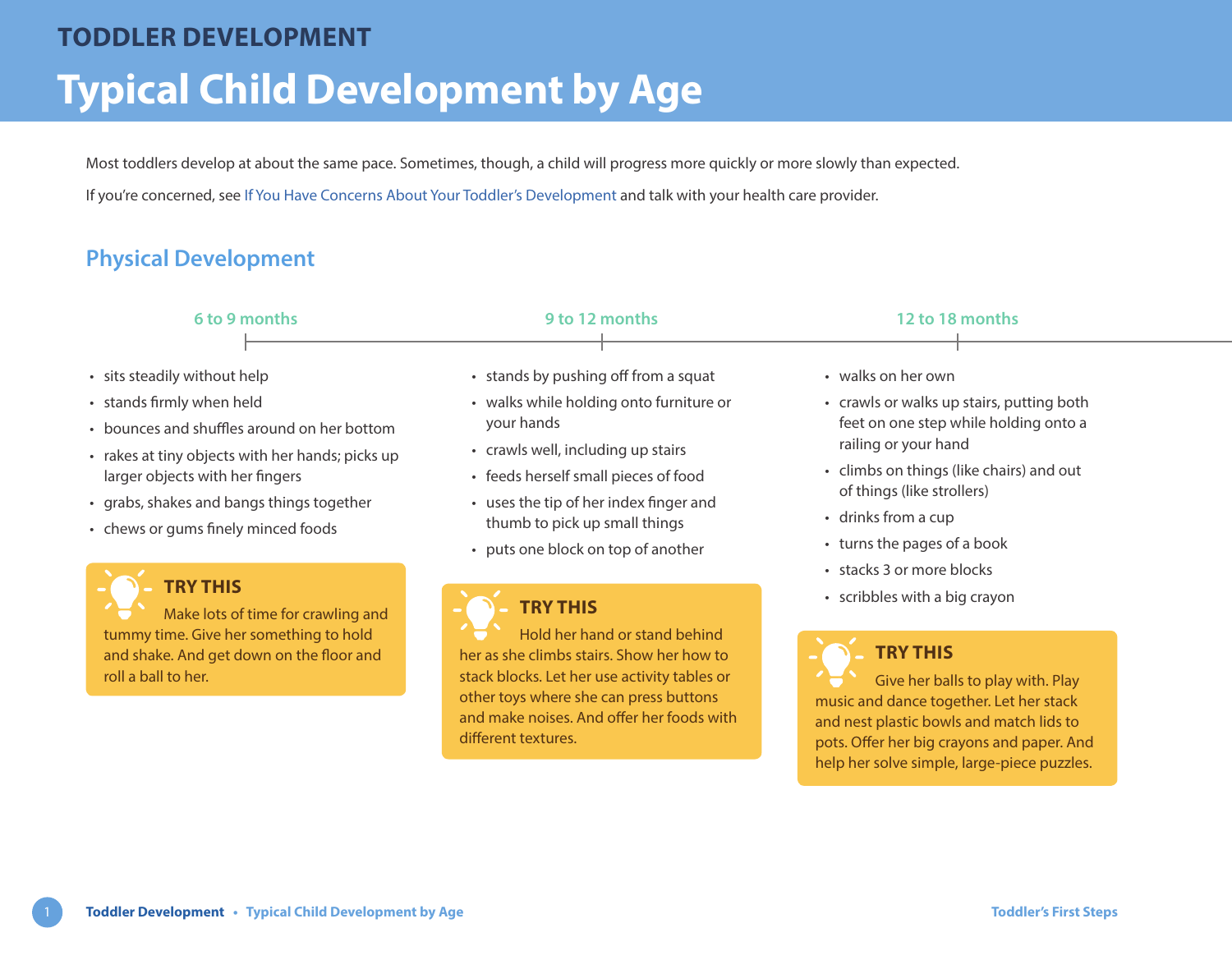

## **FAMILY STORY**

When our daughter was just starting to move around, I would lay on the floor with a toy just out of her reach. She would work hard to get to me. It kept her busy and active, and was a nice way for me to relax at the end of the day.

## **KEY TAKEAWAY**

- Encourage your toddler's physical development at every stage by:
- $\vee$  being active together

 $\bullet$ 

- $\vee$  spending lots of time playing outdoors and at playgrounds
- $\vee$  helping her practise walking
- $\vee$  cheering her on when she tries something new
- $\vee$  limiting screen time (see [Screen Time](https://www.healthlinkbc.ca/sites/default/files/documents/TFS_screen-time.pdf))

### **18 to 24 months 24 to 30 months 30 to 36 months**

- kicks a ball
- squats while playing
- backs into a chair to sit down
- rides a small-wheeled toy
- takes off her own shoes, hat and socks
- lifts a cup and drinks, then puts it down



## **TRY THIS**

Offer her shape-sorting activities and finger paints. Play with plastic containers in the bath. Run and kick balls together. Let her try a ride-on toy. And encourage her to dress and undress on her own.



## **BRAIN BUILDER**

Tell her what she's doing as she's doing it ("You're climbing the stairs!" "You're drawing with a crayon!")

- walks backwards and sideways
- walks up and down stairs alone, putting both feet on one step
- jumps in place, lifting both feet off the floor
- moves on a riding toy using both feet at the same time
- holds a crayon in her whole hand and scribbles

## **TRY THIS**

Play movement games where you stop and go, change directions and move fast and slow. Let her dress herself, helping with buttons and zippers only when needed. Give her markers, crayons and puzzles to play with. And let her help with simple kitchen tasks.

- walks a few steps on a narrow beam
- climbs a slide's ladder
- pedals a tricycle
- copies circles, dots, lines and swirls
- cuts paper with small safety scissors
- turns handles and doorknobs

## **TRY THIS**

Play tag and follow the leader. Roll down hills together. Pretend you're animals. Let her turn the pages while you read to her. And offer her dress-up clothes with snaps, buttons and zippers.

## **DID YOU KNOW**

Between ages 2 and 3, some toddlers will learn to walk up and down stairs, one foot after the other, while holding the handrail.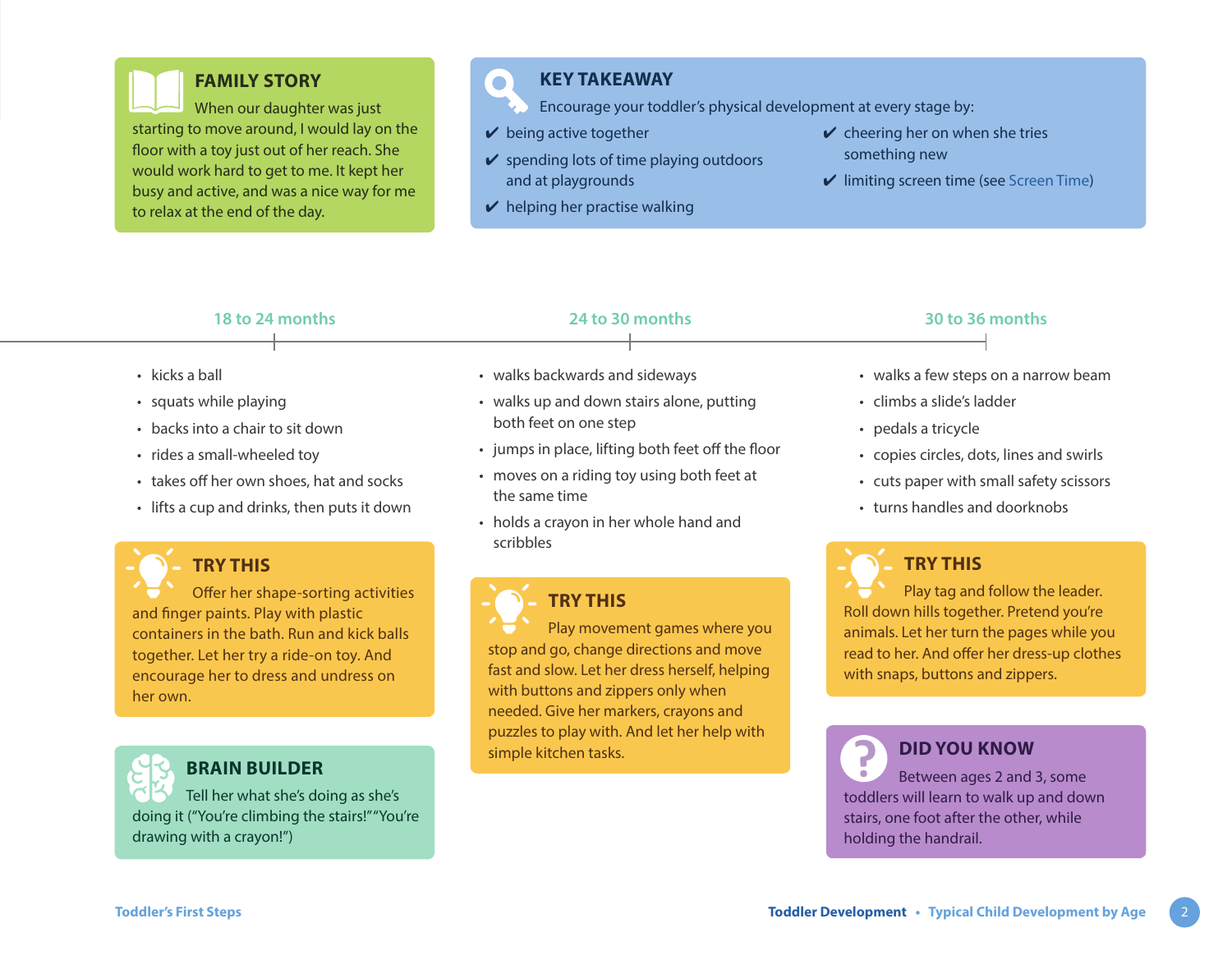## **Social Development**

| 6 to 9 months                                               | 9 to 12 months                                                                                         | 12 to 18 months                                                                      |  |
|-------------------------------------------------------------|--------------------------------------------------------------------------------------------------------|--------------------------------------------------------------------------------------|--|
| plays social games like peekaboo                            | • knows when you like or dislike his behaviour                                                         | • likes to be the centre of attention                                                |  |
| and patty cake<br>• wants to do things with others          | • holds out his arms and legs while<br>being dressed                                                   | • starts to show a sense of humour<br>• plays best by himself and doesn't share toys |  |
| • points to things for a reason<br>• tries to get attention | copies simple actions and other children<br>• repeats sounds or movements that make                    | • copies adult activities, like reading and talking<br>on the phone                  |  |
| • watches others<br>• notices when people enter a room      | you laugh<br>takes turns with you in simple games<br>$\bullet$<br>. notices what others are looking at | • separates himself from you for brief periods<br>• calls for you                    |  |

## **TRY THIS**

Michael?") to teach your toddler he's not part of you. Invite others to join you as you play, or take part in a playgroup. Let him approach new people at his own pace.

Play seeking games ("Where's

- notices what others are looking at
- follows where you point, then looks back to you

**TRY THIS** Talk to your toddler about what activities will happen next in the day.

## **TRY THIS**

Make up a goodbye routine (a big kiss, a wave and some special words, for example). Offer him choices, like whether to put on his coat or his shoes first. And let him help with simple chores.

## **KEY TAKEAWAY**

- Encourage your toddler's social development at every stage by:
- $\vee$  responding when he wants help or attention
- $\vee$  keeping to routines

 $\bullet$ 

- $\vee$  eating together at the family table
- $\boldsymbol{\nu}$  using "please" and "thank you" to model good manners
- $\vee$  letting him be around people and play with other children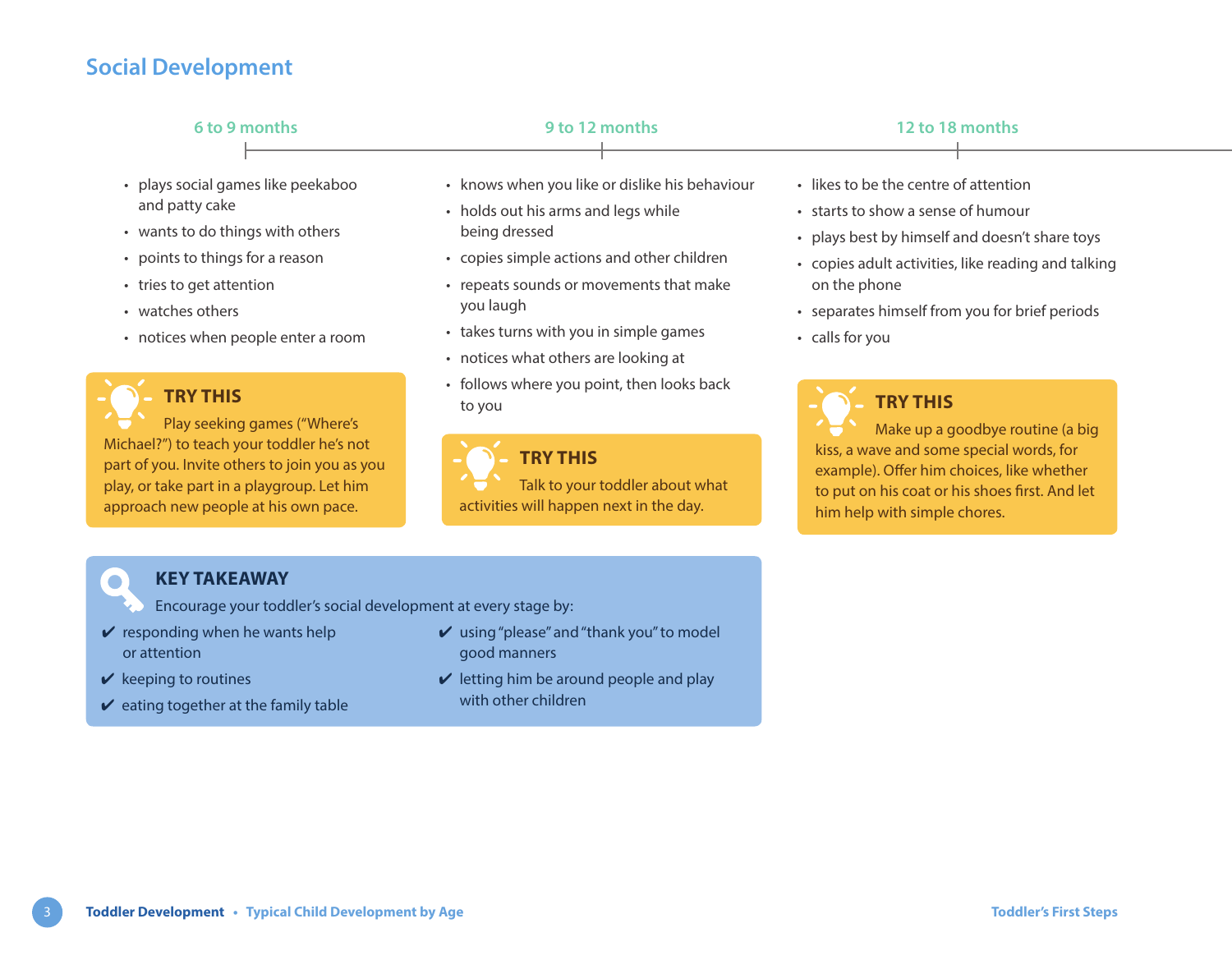- likes playing alone for short periods
- is better at playing beside, rather than with, other children
- says "no" and "mine" often and has trouble sharing
- likes to do things without help



### **TRY THIS**

Let him know what to expect in new situations. Talk to him about family and friends. Point out what other children are doing, and introduce him to a playmate.

### **What is parallel play?**

Playing beside or near other children.

### **What is cooperative play?**

Playing with other children.

Most children prefer parallel play until they're 30 to 36 months old.

- has trouble sharing
- knows the difference between boys and girls
- likes to do more for himself
- likes being near other children in parallel play

## **TRY THIS**

Give him chances to play one-onone with another child. Let him do some things without help. Use his toys to model sharing ("Look! Dolly's sharing her blocks with Teddy.") Spend quiet time together reading, telling stories and cuddling. And give him lots of praise for positive behaviour.

**DID YOU KNOW**

It's common for toddlers to be afraid of new people and act shy around strangers.

- hugs, kisses and shows affection
- uses social language like "thank you" and "bye-bye"
- plays with others and takes turns more easily
- plays make-believe games and creates imaginary characters



Give your toddler lots of affection and encouragement. Join him in imaginary play. Introduce him to neighbours and let him play with other children, but stay nearby to supervise and help him solve problems.

**DID YOU KNOW** Around age 3, some toddlers will create an imaginary friend.

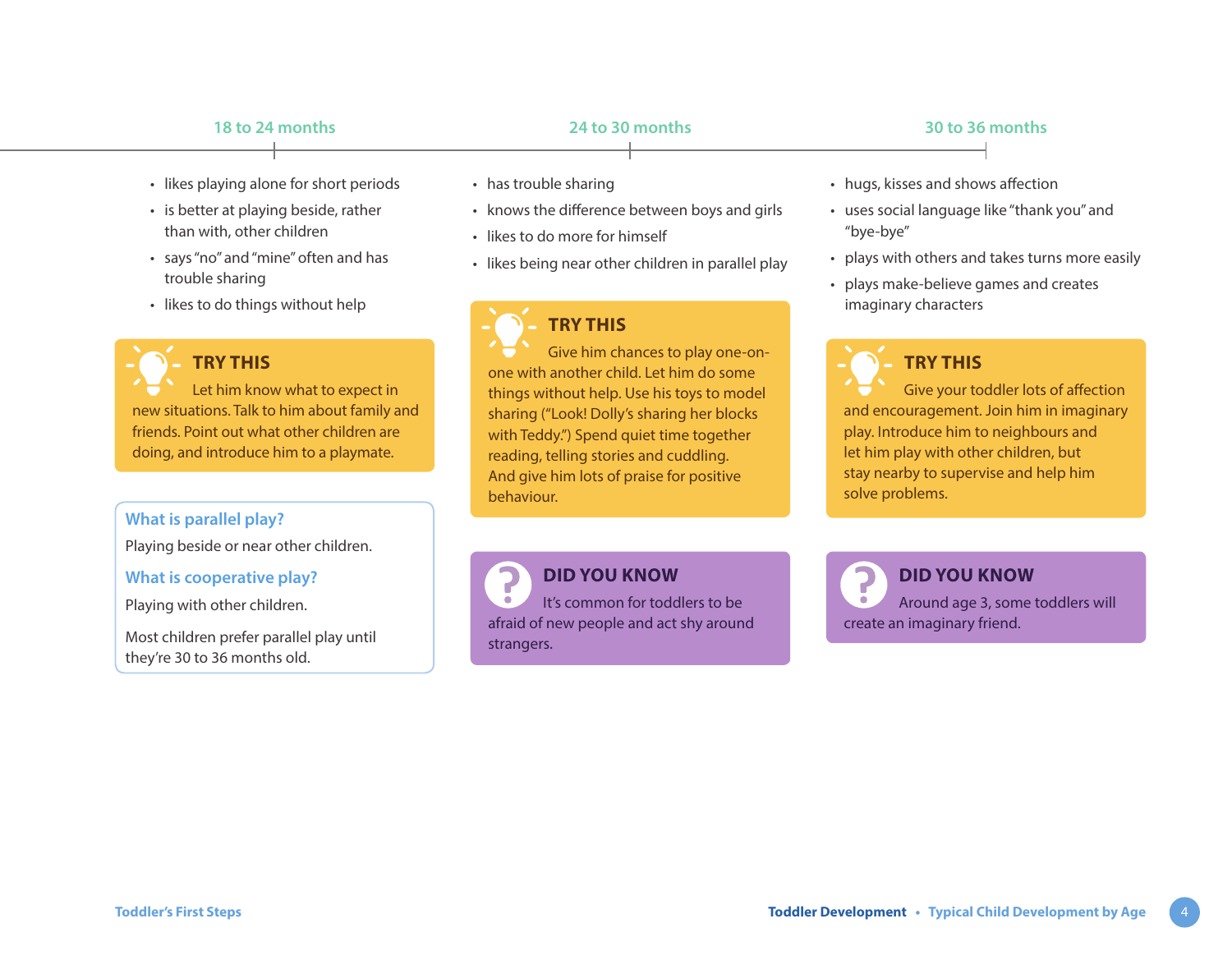## **Emotional Development**

trusted adults

**TRY THIS**

### • shows strong likes and dislikes • laughs • shows many emotions • is upset when she does something wrong • likes familiar places • takes risks if a trusted adult is present **6 to 9 months 9 to 12 months 12 to 18 months**

- wants comfort when she's upset
- needs to be within sight and hearing of a caregiver
- shows affection with hugs, kisses, pats and smiles

Smile at your toddler, make lots of eye contact and practise other serve and return interactions (see [Brain](https://www.healthlinkbc.ca/sites/default/files/documents/TFS_brain-development.pdf)  [Development](https://www.healthlinkbc.ca/sites/default/files/documents/TFS_brain-development.pdf)).

• wants to stay with you or other

• shows when she's scared





### **FAMILY STORY**

Whenever one of us left for the day, we had a special routine. We would all hug and say, "Let's kiss Daddy," "Let's kiss Mommy," and then, "Let's kiss Taylor." It was fun, took just a minute and made leaving easier for everyone.



## **TRY THIS**

Offer her simple choices, like which cup to use. And ask her for lots of hugs and kisses.

## **BRAIN BUILDER**

Starting when your toddler is about 9 months old, focus on helping her understand and deal with her emotions. Talk to her about how she feels ("I see you're feeling sad"). Tell her how you're feeling, too, ("I'm frustrated") and about how you handle your emotions in a healthy way ("I'm going to take some deep breaths").

- 
- recognizes herself in mirrors and photos
- hugs and kisses you and other very familiar people
- likes being the centre of attention

## **TRY THIS**

Let her play on her own. Talk about any upcoming changes to her routine. And find ways to help her feel successful.

# **HOW TO**

**Use praise to build your child's self-esteem**

- $\vee$  Save praise for things that take effort, rather than praising every small act.
- $\vee$  Be specific: "You did a great job cleaning up your toys," for example.
- $\vee$  Offer encouragement and empathy when she's struggling with something new: "I can see you're trying hard to zip up your jacket. It can be tricky, but if you keep trying I know you'll get it. If you need a break, though, I can help this time."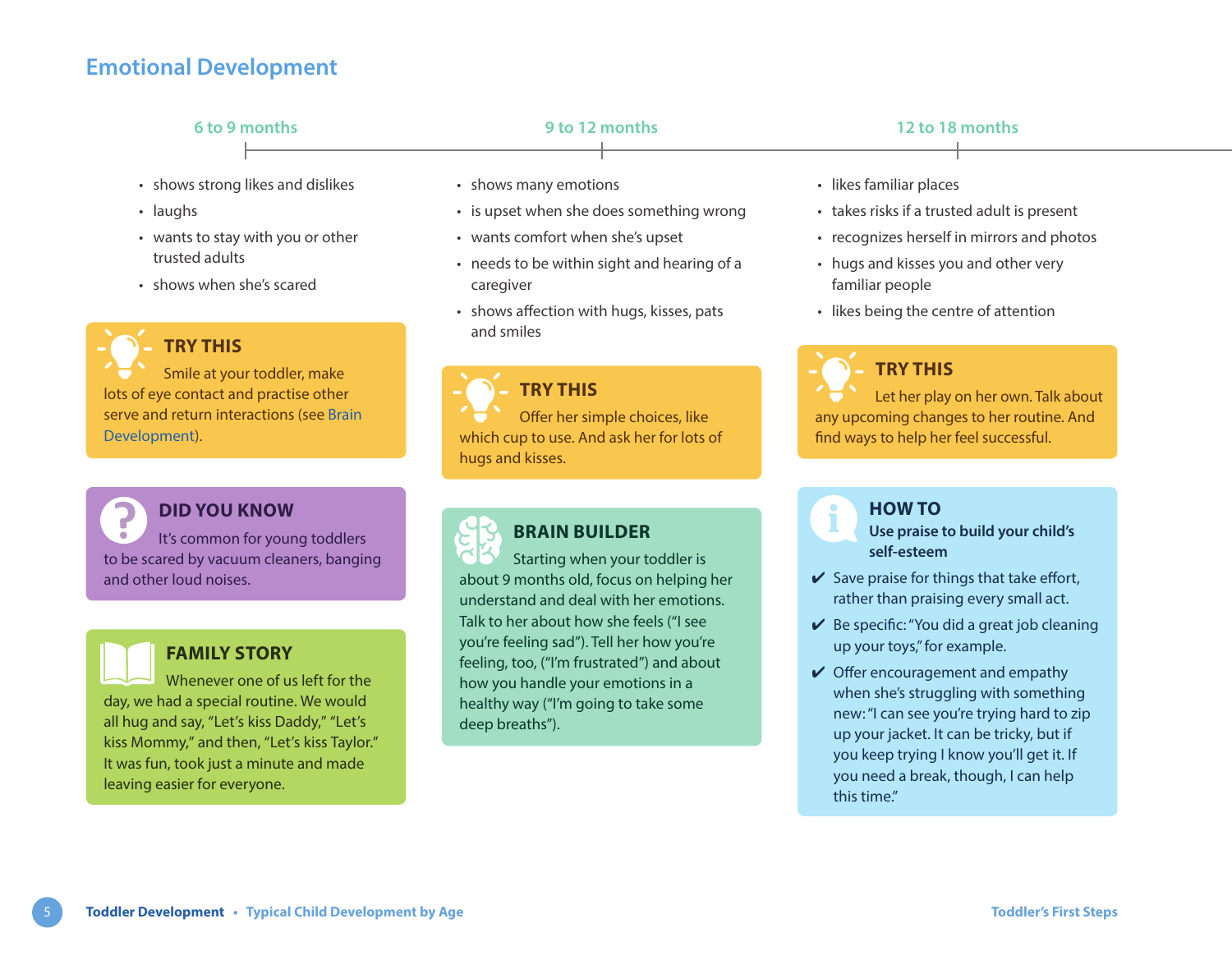- shows concern for others
- shows fear, but can be settled down
- sometimes wants to do things on her own, sometimes wants help
- is watchful around new adults



### **TRY THIS**

Talk to her about how others feel and how her actions affect them ("I think John feels sad because you took away his toy.") And offer her choices to help her cope with her own feelings ("You're feeling sad. Do you want to cuddle or be alone?").

**DID YOU KNOW** Many toddlers like to have a security blanket or toy.

**DID YOU KNOW** Your toddler may suddenly be frightened by situations that she was fine with before.

- wants to get her own way
- likes routines
- acts out emotions through play roaring like an angry lion, for example
- has strong feelings but trouble expressing them

## **TRY THIS**

Encourage her to show and talk about her emotions. Make transitions easier by letting her know what to expect ("In 5 minutes it will be time to pick up your sister from school").

### • gets upset by big changes to routines

- responds to other people's feelings
- is more comfortable with new people
- wants to do things for herself, but may fear new things
- wants approval and needs praise



emotions. Talk about how the characters are feeling and why.

### **KEY TAKEAWAY**

Encourage your toddler's emotional development at every stage by:

- $\vee$  creating lots of structure and routines
- $\vee$  holding, cuddling and comforting her especially when she's upset, sick or hurt
- $\vee$  practising "serve and return" interactions (see [Brain Development\)](https://www.healthlinkbc.ca/sites/default/files/documents/TFS_brain-development.pdf)
- $\boldsymbol{\nu}$  using positive discipline (see [Positive Discipline](https://www.healthlinkbc.ca/sites/default/files/documents/TFS_positive-discipline.pdf))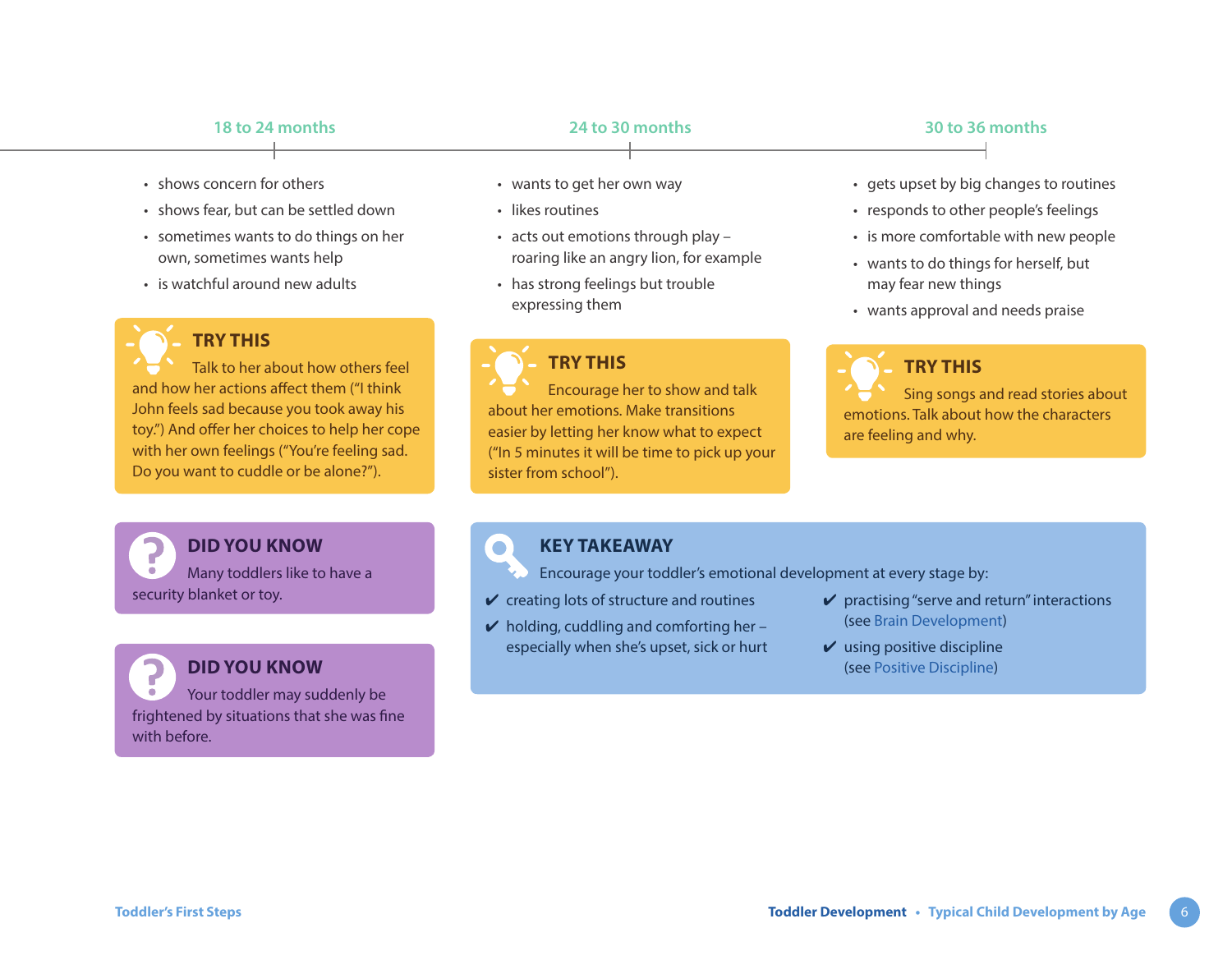## **Cognitive Development**

| 6 to 9 months                   |  | 9 to 12 months                               |  | 12 to 18 months                            |  |
|---------------------------------|--|----------------------------------------------|--|--------------------------------------------|--|
| notices the size of objects     |  | • connects animals with the sounds they make |  | • realizes things still exist even when he |  |
| knows if things are near or far |  | • has a better memory                        |  | can't see them                             |  |

- searches briefly for an object that's been taken away
- understands how things can be used shakes a noisemaker or pushes a button, for example

**TRY THIS**

Play copying games, like clapping or sticking your tongue out at each other. Hide things from him briefly, then reveal them. And play in-and-out games, like putting blocks in a container and taking them out again.

- sees you as separate from himself, and points when asked, "Who's Mommy?"
- recognizes his own name
- starts to understand cause and effect, like that things fall when dropped
- matches shapes, like putting a cube in a square hole

**TRY THIS** Take turns doing things, like blowing kisses. Ask him to help you find lost objects. And talk about cause and effect ("You dropped Teddy, so now he's on the floor").

## **FAMILY STORY**

Whenever my friend, a teacher, would come over, she would pull things from her pockets to show our 10-monthold and say the names of them carefully. He would often try to copy her. It was a good example of what I needed to be doing every day.

- finds things in pictures
- learns by touching and moving things fitting things into holes, for example
- expects events to follow routines
- follows simple directions, like "show me the ball"

## **TRY THIS**

Count things together. Talk about events and people he remembers. Ask him to point to pictures in books. And give him simple directions ("Put your truck and doll in the toy box, please").



## **BRAIN BUILDER**

It's healthy for your toddler to feel a little bit of frustration when he's trying to do something. By not rushing in to help, you're teaching him problem-solving skills.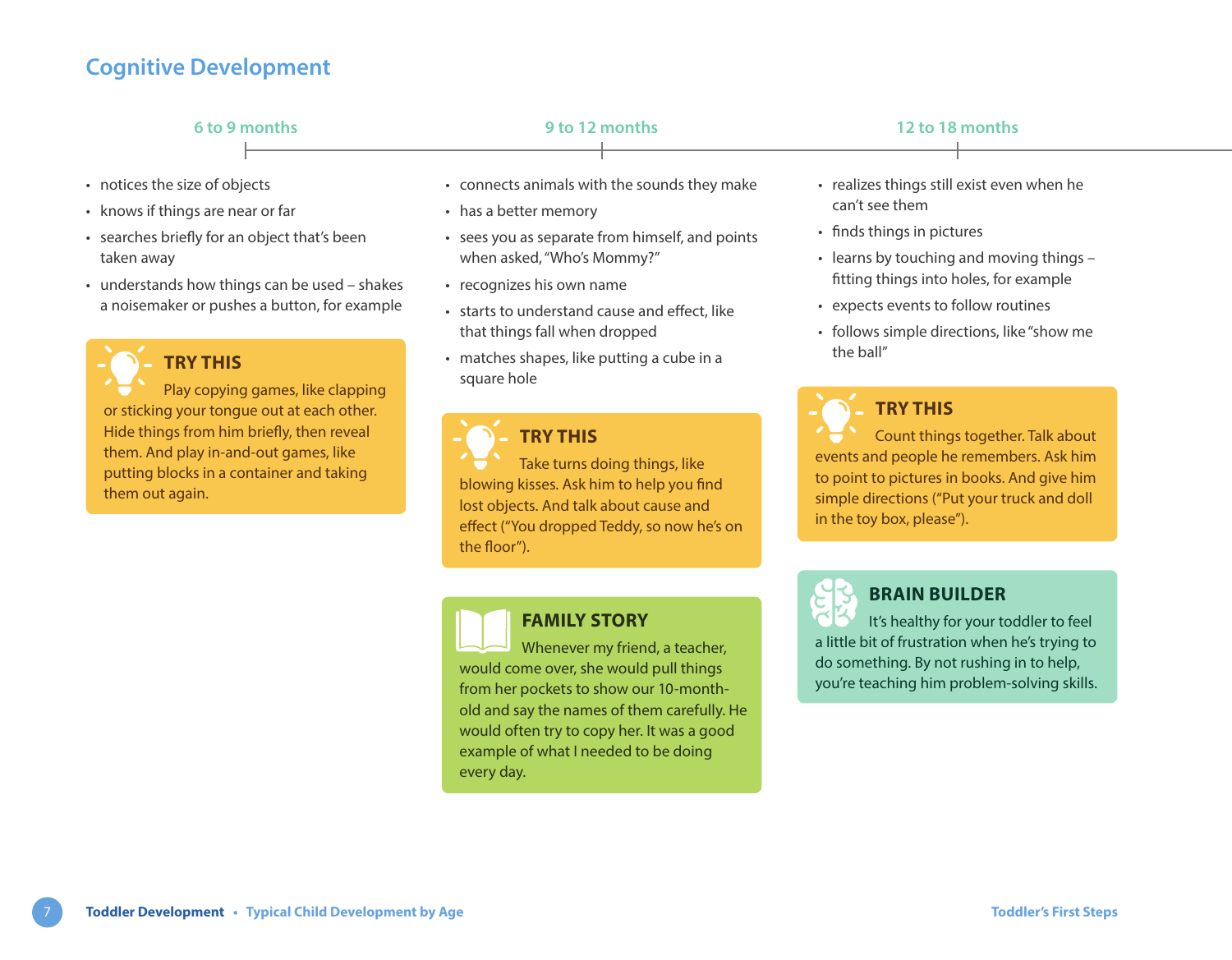- uses things the way they're meant to be used, like putting a phone to his ear
- understands the passing of time and the meaning of words like "not now"
- names familiar people in photos
- has a better memory



## **TRY THIS**

Give him crayons, markers and paper to scribble with and 2- to 4-piece puzzles to try. Talk about time ("We're going to Grandma's tomorrow") and about sounds you hear, like car horns or barking dogs. And challenge his skills by, for example, giving him a fourth block once he can stack 3.

- pretend-plays with others
- matches and sorts some shapes and colours
- starts to understand the order of numbers
- has a longer attention span
- starts solving problems by trial and error



### **TRY THIS**

Let him fill in the blanks when you're singing or reading together. And play matching and sorting games.

- compares sizes of things and uses words like "bigger" and "smaller"
- play-acts, like pretending to be a dinosaur
- counts 3 things
- matches and sorts things
- enjoys creative movement

## **TRY THIS**

Talk to him about number order ("Who's first?"), encourage him to tell stories, and ask him what he thinks about things. Let him try 3- to 6-piece puzzles. And give him clothes and props to play dress-up.

## **KEY TAKEAWAY**

Encourage your toddler's cognitive development at every stage by:

- $\vee$  offering him a variety of toys, puzzles and
- art supplies
- $\vee$  reading with him and talking about the pictures (see [Reading to Your Toddler\)](https://www.healthlinkbc.ca/sites/default/files/documents/TFS_reading.pdf)
- $\vee$  dancing and singing together
- $\vee$  counting together
- $\vee$  talking about the shapes and colours of things

 $\vee$  giving him plenty of praise as he learns new skills

See the **Brain Builder** boxes throughout this guide for ideas on boosting your toddler's cognitive development.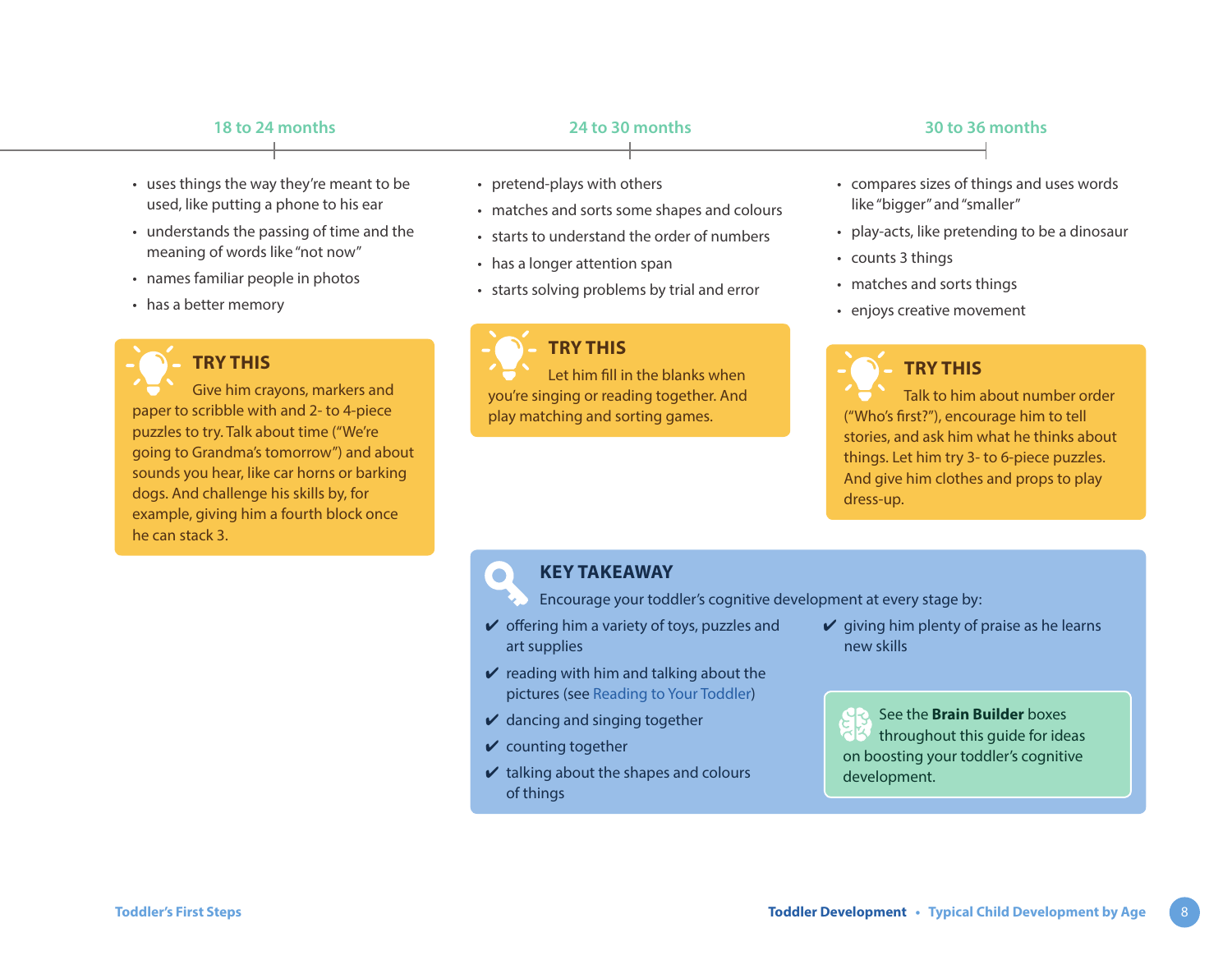## **Language Development**

| 6 to 9 months                                                                                                                                                                                                                                                                                    | 9 to 12 months                                                                                                                                                                                                                                          | 12 to 18 months                                                                                                                                                                                                                                                                                                                                                     |  |
|--------------------------------------------------------------------------------------------------------------------------------------------------------------------------------------------------------------------------------------------------------------------------------------------------|---------------------------------------------------------------------------------------------------------------------------------------------------------------------------------------------------------------------------------------------------------|---------------------------------------------------------------------------------------------------------------------------------------------------------------------------------------------------------------------------------------------------------------------------------------------------------------------------------------------------------------------|--|
| · says several sounds ("ma mu da di ba")<br>in one breath<br>• babbles and repeats sounds ("da da da")<br>• responds to some words, like "Mommy"<br>or "ball"<br>• turns to listen to familiar sounds, like a<br>ringing phone<br>• looks when you say her name<br>• shakes her head to say "no" | • babbles in longer strings of sounds like<br>"bababa" or "badagee"<br>• responds to simple instructions that include<br>familiar words<br>• takes turns making sounds with you<br>• copies speech sounds<br>TRY THIS<br>Read to your toddler every day | • says 5 or more words<br>• understands many more words than she can<br>say - points, for example, when asked where<br>her belly button is<br>• uses "no" correctly, often with a shake of<br>her head<br>• tries to sing songs<br>• makes animal sounds and other sound effects<br>• uses gestures like clapping her hands,<br>blowing a kiss or giving a "high 5" |  |
| <b>TRY THIS</b><br>Use simple sentences to talk<br>about what you're doing ("We're looking at<br>the dog").                                                                                                                                                                                      | (see Reading to Your Toddler).<br><b>TRY THIS</b><br>If you speak more than one                                                                                                                                                                         | • puts her finger to her lips to say "shhh"<br><b>TRY THIS</b><br>Read to your toddler using                                                                                                                                                                                                                                                                        |  |
| <b>TRY THIS</b><br>It's never too soon to start sharing                                                                                                                                                                                                                                          | language, use both from the start. One<br>parent or caregiver can use one language<br>while the other uses another. Read to your<br>child in both languages, too.                                                                                       | different voices and lots of expression.<br>Sing to her. Give her books to look at and<br>encourage her to point out things in pictures.<br>And keep a diary of the words she says.                                                                                                                                                                                 |  |

books with your toddler. She may like flipping the pages, talking about what she sees or just looking at the words and pictures (see [Reading to Your Toddler\)](https://www.healthlinkbc.ca/sites/default/files/documents/TFS_reading.pdf).

th<sup>-</sup>

7 Many toddlers leave out words like  $\bullet$ "the" and "in" and endings like "-ing" and "-s" when they're learning to speak English.

**DID YOU KNOW**

7 **DID YOU KNOW**  $\bar{\bullet}$ You don't need to try to teach your toddler to read and write. By reading, talking and singing to her, you'll build the language skills that form the basis of her later literacy.